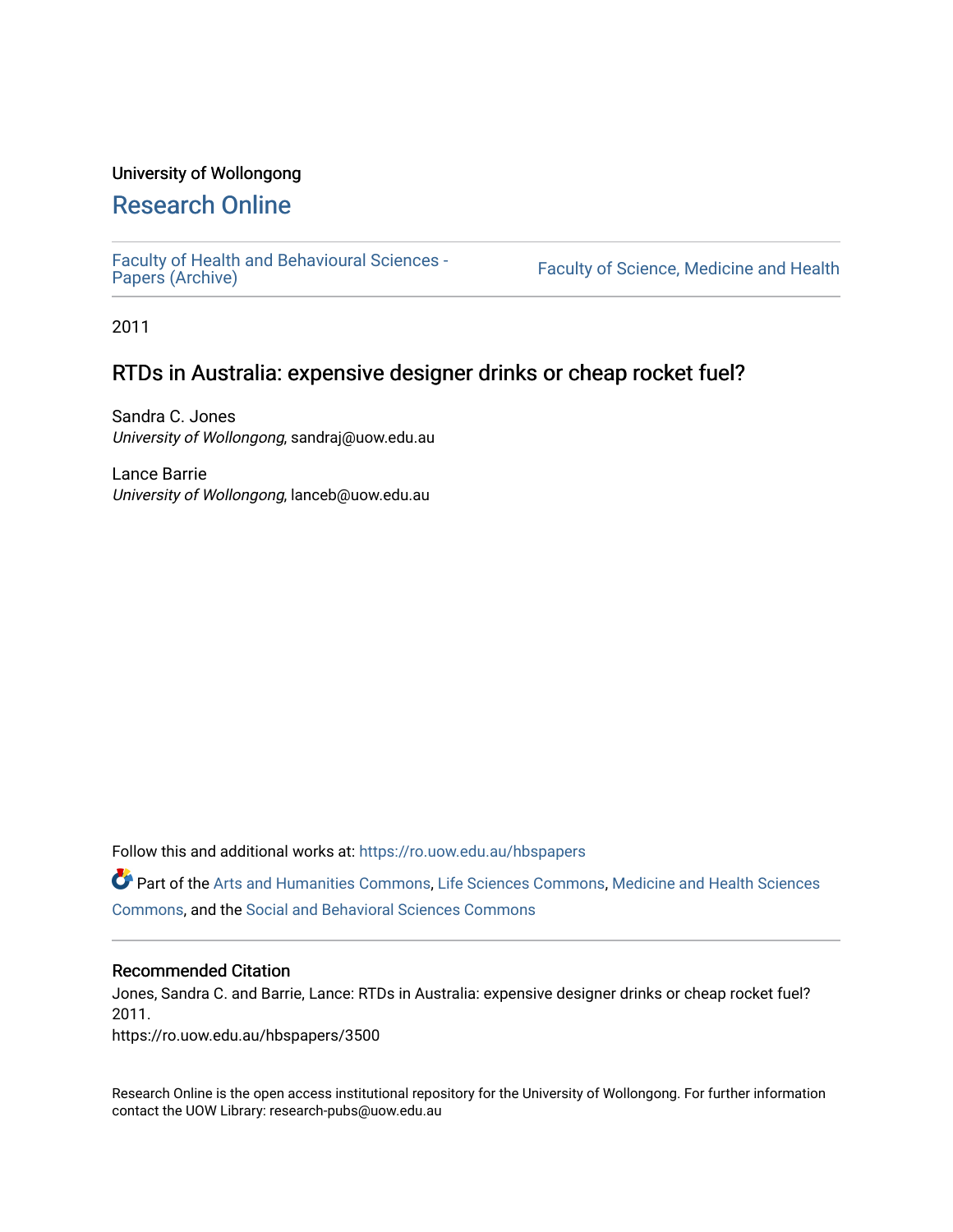# RTDs in Australia: expensive designer drinks or cheap rocket fuel?

## **Abstract**

Introduction and Aims. The ready-to-drink (RTD) market is growing rapidly, and this product category has been shown to be particularly appealing to young drinkers. The purpose of this study was to identify and describe the range and availability of RTDs available in New South Wales (NSW) (including metropolitan, regional and rural areas), with a particular focus on the variations in alcohol content and pricing. Design and Methods. A total of 52 alcohol outlet audits were conducted across nine locations, including metropolitan, regional and rural New South Wales. Trained auditors recorded the RTDs for sale in each outlet, including product characteristics and prices for each product, and overall fridge/store space allocated to RTDs. Results. Across the 52 bottle shops audited, 150 individual RTD alcohol products were identified, ranging from 4.8% to 7.5% alcohol by volume and from 1.0 to 2.7 standard drinks (SD) per unit. When purchased in multipacks (typically four or six units), the cost per SD ranged from \$1.95 to \$3.70, decreasing to as low as \$1.22 per SD when on special. Discussion and Conclusions. The proliferation of high-strength RTDs and the substantial discounting of multipack purchases means that RTDs can no longer be seen as expensive low-strength sweet-flavoured drinks targeted at female drinkers, but as a broader product category that includes high-strength male-targeted brands. There is a need for further research to examine young people's preferences for these different product types; and consideration of policies, alongside price-based interventions, that address broader marketing strategies.

### **Disciplines**

Arts and Humanities | Life Sciences | Medicine and Health Sciences | Social and Behavioral Sciences

### Publication Details

Jones, S. C. & Barrie, L. R. (2011). RTDs in Australia: expensive designer drinks or cheap rocket fuel?. Drug and Alcohol Review, 30 (1), 4-11.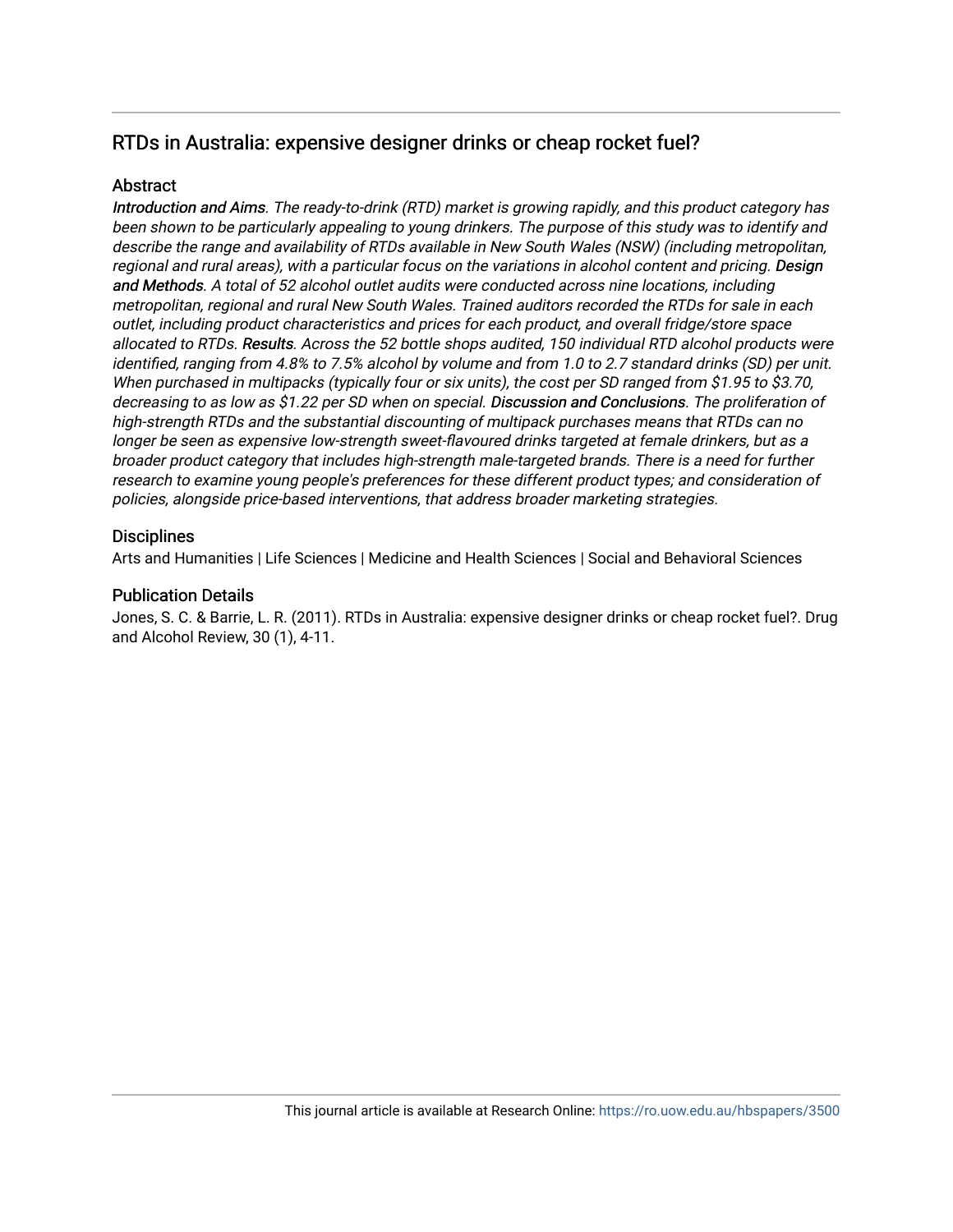# **RTDs in Australia: expensive designer drinks or cheap rocket fuel?**

Sandra C. Jones MBA MPH MAssessEval PhD Centre for Health Initiatives, University of Wollongong, Australia & Lance Barrie MPH Centre for Health Initiatives, University of Wollongong, Australia

# **Corresponding Author:**

Prof Sandra C. Jones Director Centre for Health Initiatives University of Wollongong Northfields Ave Wollongong NSW 2522 AUSTRALIA Phone: +61 2 4221 4209 Fax: +61 2 4221 3370 Email: sandraj@uow.edu.au

**Keywords:** alcopops, standard drinks, price, young people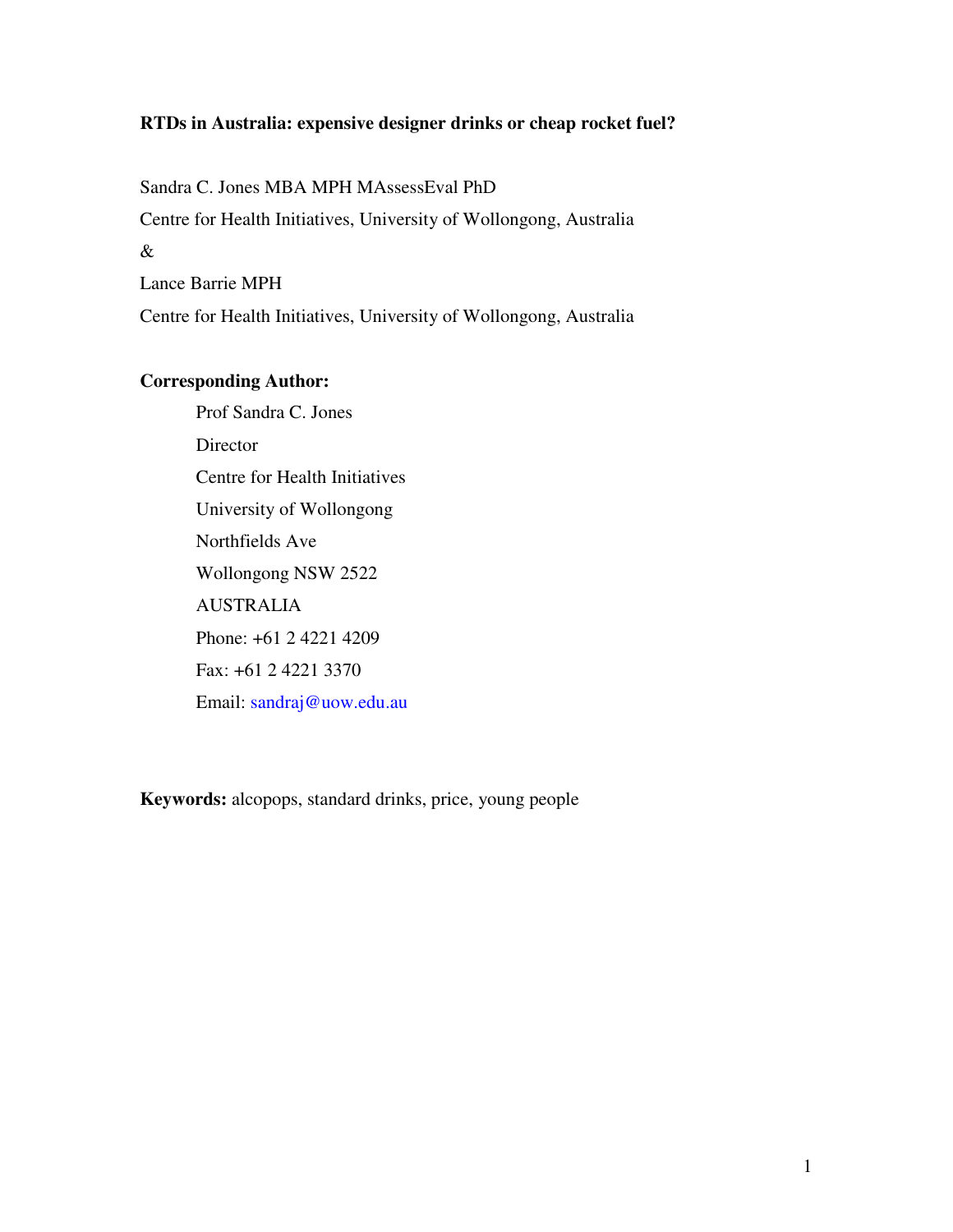RTDs in Australia: expensive designer drinks or cheap rocket fuel?

#### **ABSTRACT**

**Introduction and Aims**. The ready-to-drink (RTD) market is growing rapidly, and this product category has been shown to be particularly appealing to young drinkers. The purpose of this study was to identify and describe the range and availability of RTDs available in New South Wales (NSW) (including metropolitan, regional and rural areas), with a particular focus on the variations in alcohol content and pricing.

**Design and Methods**. A total of 52 alcohol outlet audits were conducted across nine locations, including metropolitan, regional and rural New SouthWales. Trained auditors recorded the RTDs for sale in each outlet, including product characteristics and prices for each product, and overall fridge/store space allocated to RTDs.

**Results**. Across the 52 bottle shops audited, 150 individual RTD alcohol products were identified, ranging from 4.8% to 7.5% alcohol by volume and from 1.0 to 2.7 standard drinks (SD) per unit.When purchased in multipacks (typically four or six units), the cost per SD ranged from \$1.95 to \$3.70, decreasing to as low as \$1.22 per SD when on special.

**Discussion and Conclusions.** The proliferation of high-strength RTDs and the substantial discounting of multipack purchases means that RTDs can no longer be seen as expensive low-strength sweet-flavoured drinks targeted at female drinkers, but as a broader product category that includes high-strength male-targeted brands. There is a need for further research to examine young people's preferences for these different product types; and consideration of policies, alongside price-based interventions, that address broader marketing strategies.

#### **Introduction**

Ready-to-drink alcohol products (RTDs), sometimes referred to as 'alcopops', are beverages made with a spirit or wine base and a non-alcoholic mixer, such as juice or soft drink, served in a pre-mixed package [1]. They were first introduced in Australia in the mid-1990s, then later into Europe, Great Britain and the USA [2]. Research from Europe has found that the introduction of RTDs has led to an increase in alcohol consumption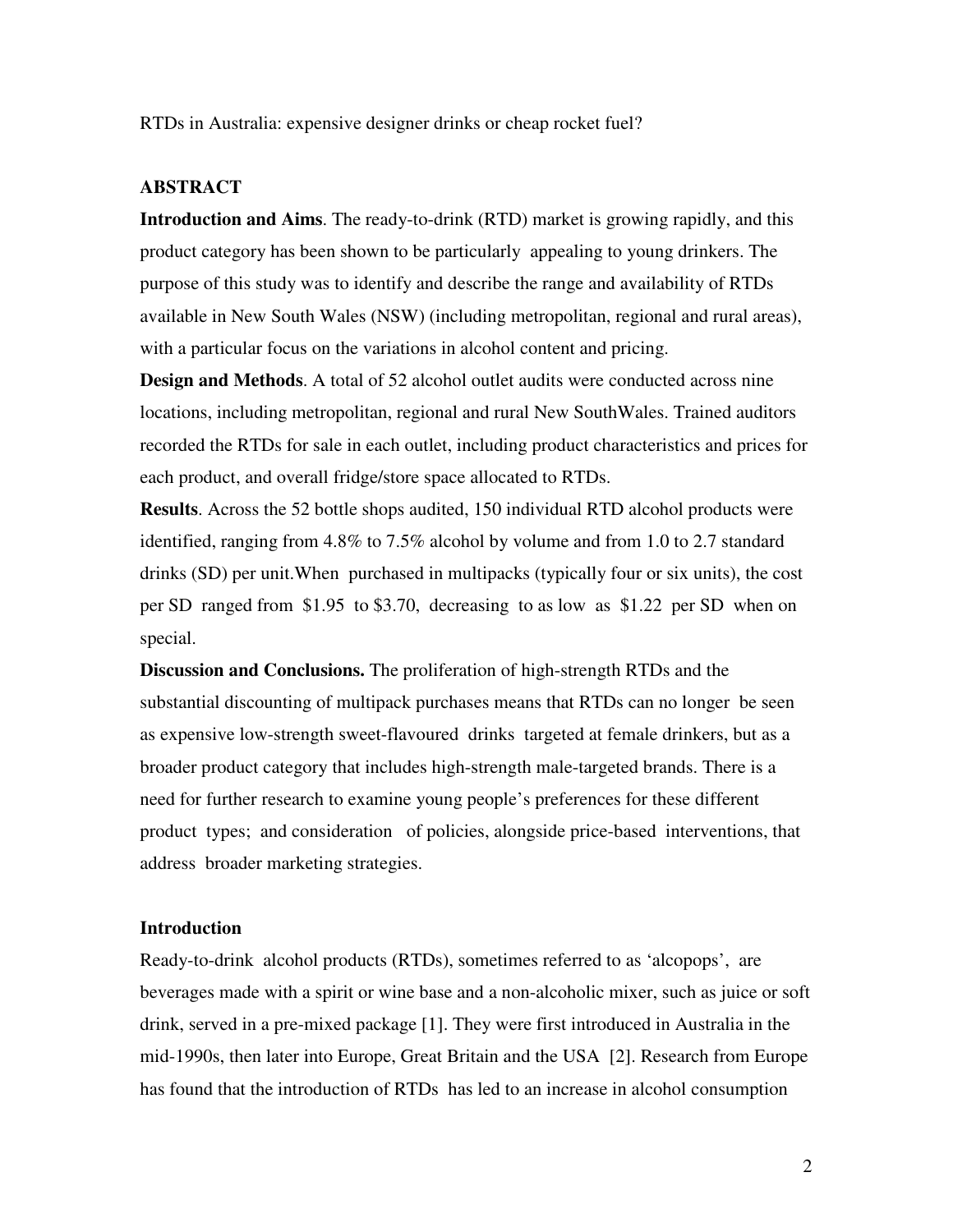among children aged  $11-16$  [3-5]; but that while RTDs add to pre-existing drinking related problems, they may not be linked to riskier patterns of drinking in and of themselves [6,7]. A recent review concluded that there was not yet any evidence of 'alcopop-specific' harm, but that more rigorous studies would be necessary to uncover possible associations [8].

Over the last several years RTDs have been the subject of considerable concern by advocacy groups in relation to their contribution to the problems associated with alcoholrelated harm among young people [9,10]; and more recently in the popular media [11]. It has been suggested that the sweet taste, attractive design and packaging, low price—and more recently, the strong alcohol content—of these products have contributed to the rates of alcohol consumption by young people in Australia and internationally. As these drinks mask the flavour of alcohol, they serve as a bridge from soft drinks to alcohol, and are thus particularly appealing to young people [12].

While the Australian Bureau of Statistics did not collect or publish data for RTD premixed spirits consumption prior to 2002, a steady increase in apparent consumption per capita has been observed from 2003 [13–15] (Table 1). Between 2003 and 2008 the apparent per capita consumption of alcohol remained fairly static (from 9.97 L to 9.95 L); beer decreased from 4.96 L to 4.55 L, wine increased from 3.00 to 3.13, spirits decreased from 1.23 to 1.18 and RTDs increased from 0.77 to 1.09 L [13– 15]. This suggests that the increase in RTD consumption (3.2 L per capita) is not driven solely by a reduction in spirits consumption (0.5 L), but rather reflects a shift from beer (4.1 L reduction) to RTDs.

| Table 1: Apparent per capita consumption by persons aged 15 or over, <sup>a</sup> years ended |  |
|-----------------------------------------------------------------------------------------------|--|
| 30 June (ABS 2005, 2006, 2008) <sup>b</sup>                                                   |  |

|                | 2003 | 2004 | 2005 | 2006 | 2007 | 2008 |
|----------------|------|------|------|------|------|------|
| Beer           | 4.96 | 4.68 | 4.58 | 4.57 | 4.57 | 4.55 |
| Wine           | 3.00 | 3.07 | 3.13 | 3.11 | 3.20 | 3.13 |
| <b>Spirits</b> | 1.23 | 1.21 | .20  | 1.16 | 1.15 | .18  |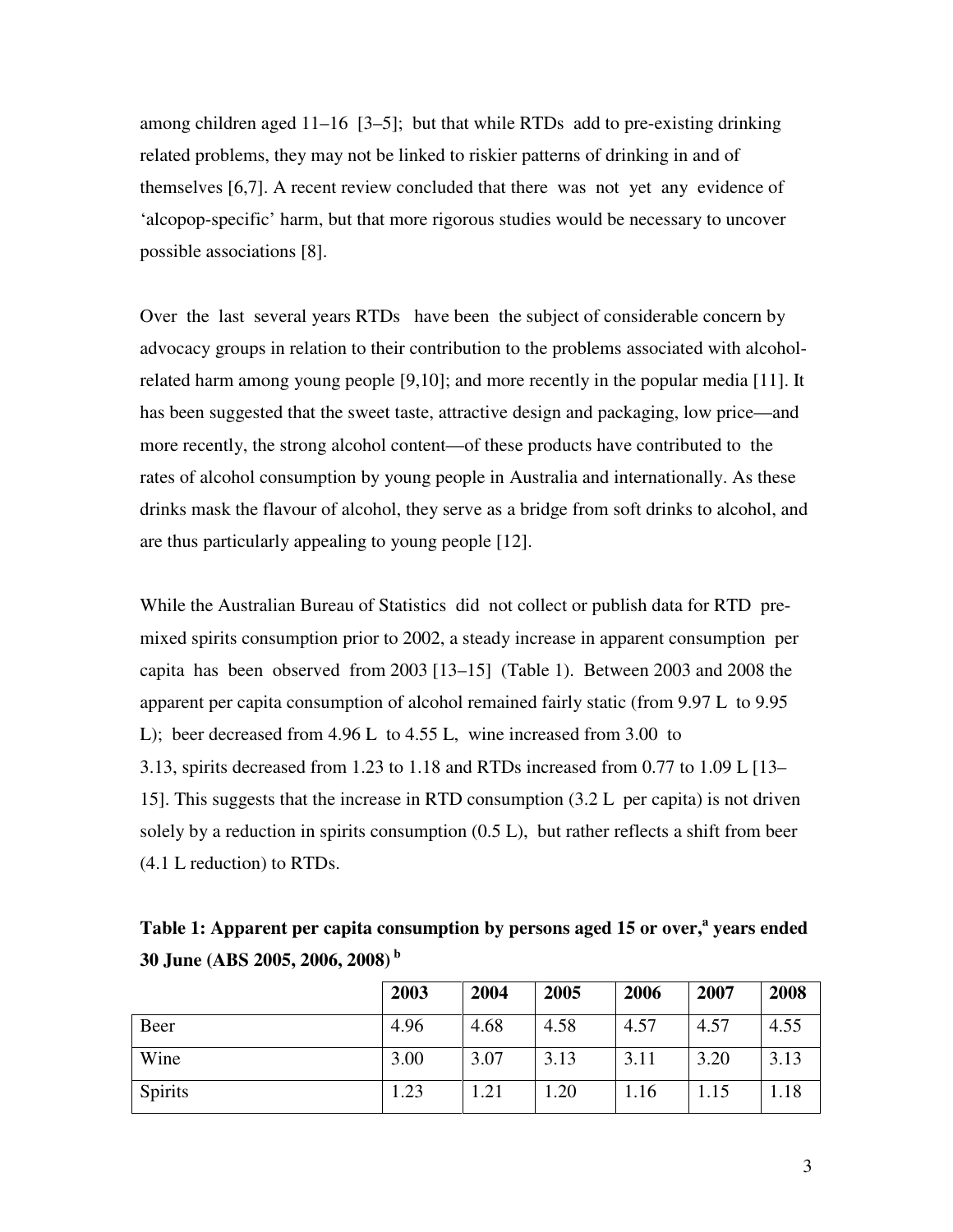| <b>RTDs</b> | 0.77 | 0.85 | 0.93 | 0.99 | 1.08  | 1.09 |
|-------------|------|------|------|------|-------|------|
| Total       | 9.97 | 9.81 | 9.83 | 9.84 | 10.00 | 9.95 |

**<sup>a</sup>**The ABS defines apparent per capita consumption as "the total apparent consumption (based on the availability of alcoholic beverages in Australia) divided by the total population aged 15 years and over".

<sup>b</sup> Data from three reports combined, data from 2003 and 2004 may not be directly comparable to later data due to changes in excise tariff.

The ABS reports that the total quantity of alcoholic beverages produced in Australia has increased each year; for example between 2006–2007 and 2007–2008, an increase of 1.4% (from 168.1 million to 170.5 million litres of pure alcohol). Of this, in 2007– 2008,

46% was beer, 31% wine, 12% spirits and 11% RTDs. The RTD market has continued to grow strongly with a 9% increase in the amount of RTD products available for consumption (i.e., domestic production after exports, plus imports) between 2004 and 2005 and 2005–2006; and an 8% increase between 2005 and 2006 and 2006–2007, from 16.8 million litres to 18.1 million litres of alcohol [15]. Currently in Australia the RTD market accounts for 20% of all retail liquor sales [16]; and the RTD category as a whole is growing faster than any other category of alcohol, with growth estimated at 9% per annum in 2007 [17].

The 2007 National Drug Strategy Household Survey [18] asked respondents 'What type of alcohol do you usually drink?' (respondents could select more than one usual drink). As shown in Table 2, the three most common drinks reported by female drinkers aged 17 and under were bottled RTDs, canned RTDs and bottled spirits; almost four times as many as selected bottled wine, and more than five times as many as selected regular strength beer, low-alcohol beer and cask wine. Among boys of the same age, RTDs, bottled spirits and regular strength beer were the most common, and selected by three to four times as many respondents as bottled and cask wine. Preference for RTDs declines with age, with bottled RTDs becoming a 'usual drink' for 47.3% of women and 26.4%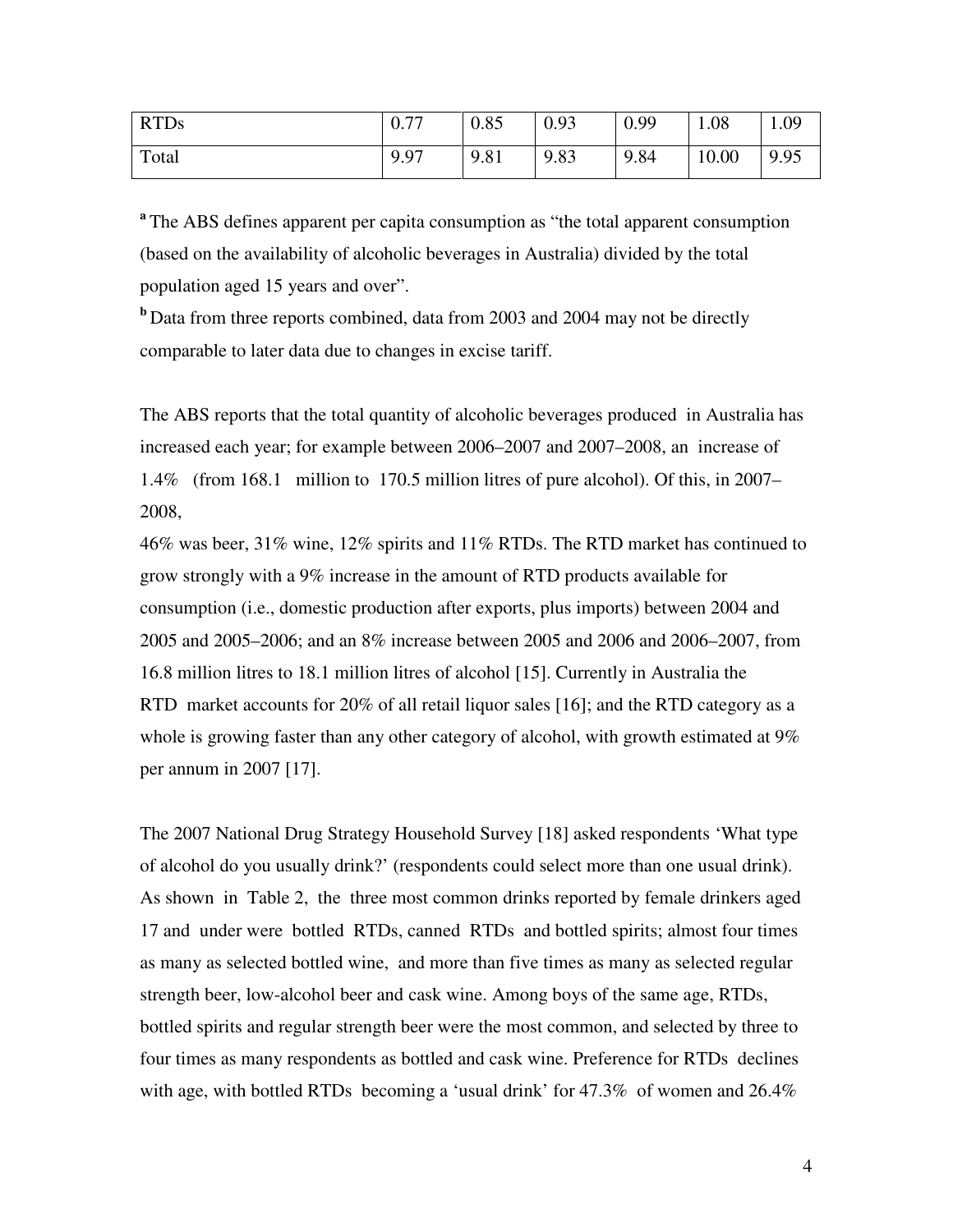of men aged 20–29; and canned RTDs for 37.1% of women and 47.6% of men aged 20– 29; with both types down to less than  $11\%$  of men and women aged  $40+$ .

|                     | Female (by age group) |         |       |       | Male (by age group) |         |       |       |
|---------------------|-----------------------|---------|-------|-------|---------------------|---------|-------|-------|
|                     | $12 - 15$             | $16-17$ | 18-19 | All   | $12 - 15$           | $16-17$ | 18-19 | All   |
|                     |                       |         |       | $12+$ |                     |         |       | $12+$ |
| Cask wine           | 3.7                   | 7.3     | 9.7   | 15.2  | 6.1                 | 8.2     | 7.5   | 12.0  |
| Bottled wine        | 15.4                  | 16.5    | 28.0  | 63.8  | 11.9                | 10.1    | 18.9  | 45.1  |
| Regular strength    | 9.8                   | 9.6     | 17.3  | 14.3  | 29.0                | 50.6    | 63.9  | 49.8  |
| beer                |                       |         |       |       |                     |         |       |       |
| Low alcohol beer    | 5.8                   | 3.6     | 6.3   | 8.8   | 13.5                | 12.5    | 5.7   | 22.3  |
| Bottled spirits and | 53.3                  | 54.4    | 73.9  | 42.4  | 30.6                | 47.6    | 54.0  | 38.7  |
| liqueurs            |                       |         |       |       |                     |         |       |       |
| Pre-mixed spirits   | 59.4                  | 57.0    | 60.8  | 21.3  | 36.9                | 56.3    | 60.7  | 24.3  |
| in a can            |                       |         |       |       |                     |         |       |       |
| Pre-mixed spirits   | 49.9                  | 68.5    | 68.9  | 25.4  | 25.8                | 29.9    | 33.3  | 11.5  |
| in a bottle         |                       |         |       |       |                     |         |       |       |

**Table 2: Preferences for selected drinks by age and gender (adapted from NDSHS (2007))** 

The NDSHS [18] also reports on usual place on consumption of alcohol for recent drinkers aged 14 and over (again, respondents can select multiple responses). These data suggest that adolescents and young adults predominantly consume alcohol bought offpremise (the focus of this paper). Among those aged 14–19 years, 36.5% report usually consuming alcohol at licensed premises and 16.7% at restaurants/cafes; whereas 67.6% report usually consuming alcohol at private parties, 57.8% at a friend's house and 51.5% in their own home. In comparison, among those aged 20–29 usual consumption on-premise is reported approximately equally to off-premise (e.g. 72% at licensed premises and 53.9% at restaurants/cafes; 58.7% at private parties, 62.5% at a friend's house and 71.8% at home).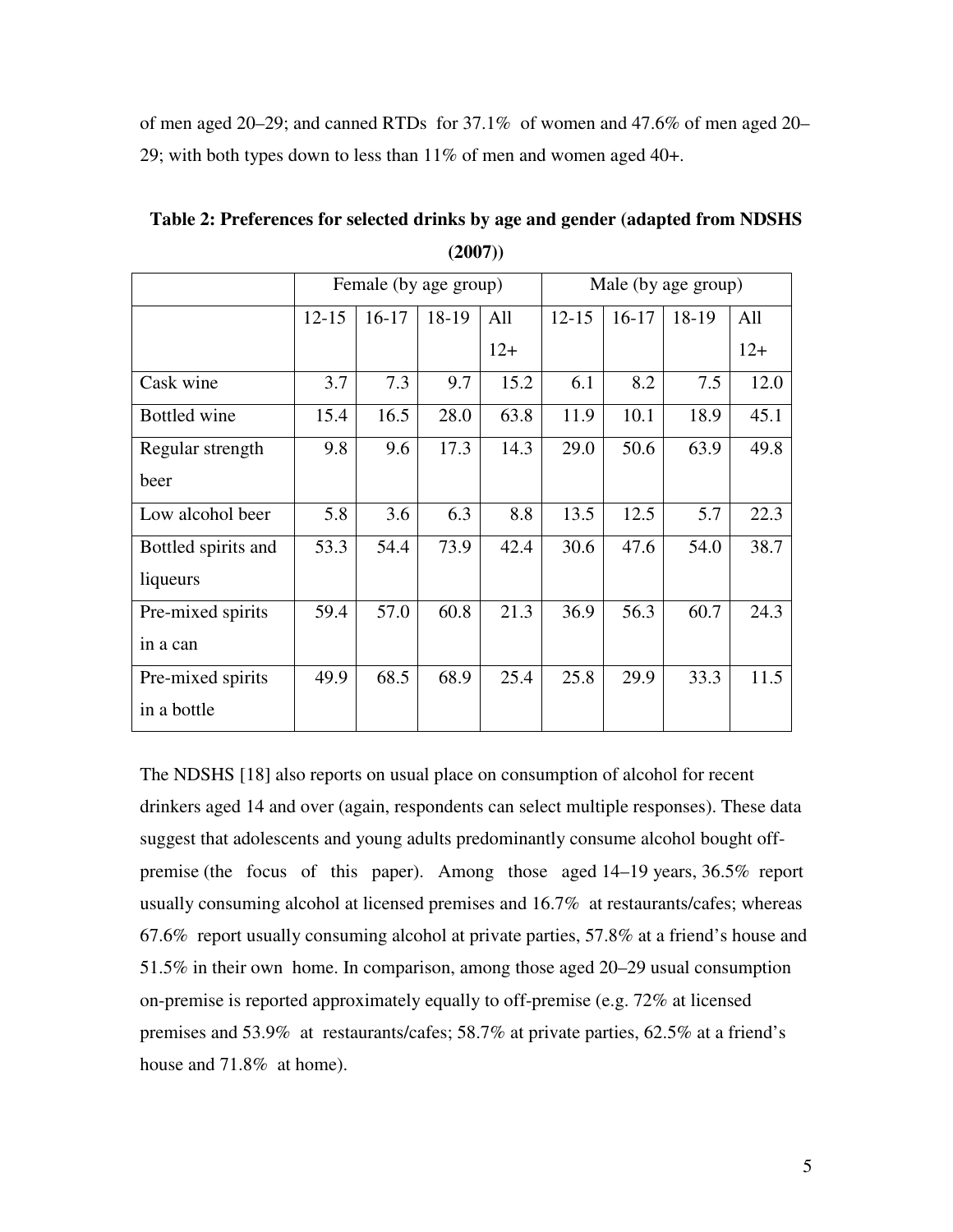An *Australian Standard Drink* contains 10 g (12.5 mL) of alcohol [19], and the 2009 National Health & Medical Research Centre guidelines recommend that adult men and women limit their alcohol intake to no more than two standard drinks (SD) per day to reduce the risk of alcohol-related harm over a lifetime and never more than four SD on a single occasion to reduce the risk of injury on a single drinking occasion; and that not drinking is the safest option for people under 18 years of age [19].The NHMRC guidelines define SD as, for example, one can drink 375 mL of low-alcohol beer; 100 mL (small glass) of table wine; or three-quarters of a bottle (330 mL) of alcoholic soda. However, the educational materials distributed to educational institutions in association with the guidelines (e.g. SD posters) were not designed to keep pace with changes to the potency of RTD beverages, which have in recent years increased their variation in alcohol content. For example, a recent study of alcohol point-of-sale promotions identified common RTDs ranging from 1.1 SD  $(5\%$  alcohol, 275 mL) to 2.7 SD (9%) alcohol, 375 mL), with minimal price differences [20].

#### *Promotion and pricing of RTDs*

An important component of the marketing mix, particularly when targeting young people, is price. There is considerable evidence that there is a direct relationship between reduced alcohol prices and increased consumption among young people [21–24]. Both anecdotal evidence (which is easily obtainable by reading advertisements in metropolitan and community newspapers) and recent Australian quantitative and qualitative research demonstrates that RTDs are priced well within the budget of young people [20,25]. A 2002 study conducted in Victoria found that minors aged 13–17 years who paid for alcohol spent an average of \$22 on their last drinking occasion [25].

In recognition of the impact of the low price of RTDs on adolescent and young people's alcohol consumption, and concerns that the introduction of the Goods & Services Tax (GST) in 2000 resulted in a slight increase in the price of premium beer, but a concurrent reduction in the price of RTDs by 20%, the Federal government introduced an increase in the tax on RTDs on Sunday 27th of April 2008. The excise rose from \$39.36 per litre of pure alcohol to \$66.67 per litre, putting this product category on a par with bottled spirits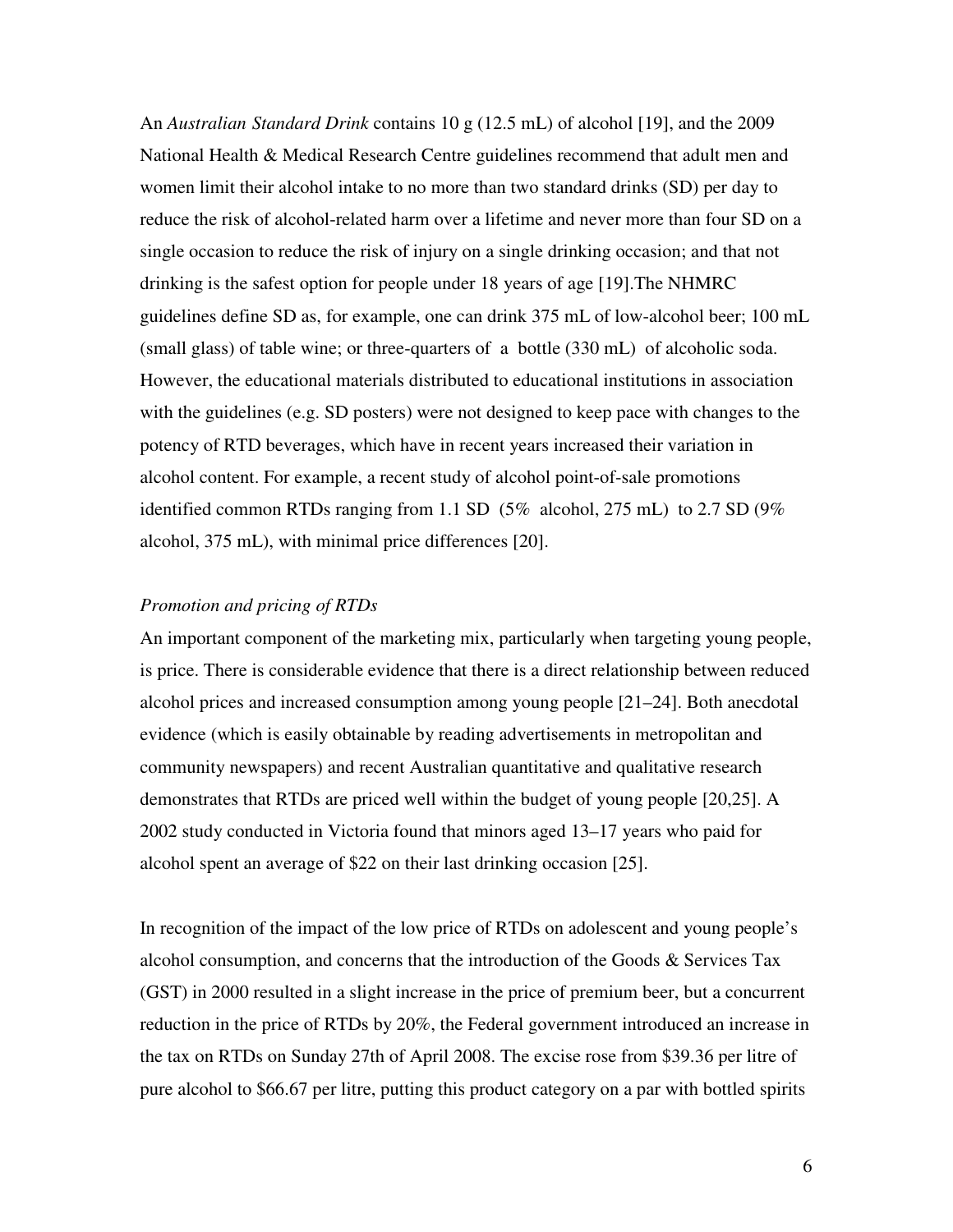[26]; this would effectively increase the price of an 'average' RTD (330 mL at 5% alcohol by volume) by 45 cents (or 13%, based on a single unit price of \$3.50).

Given the high levels of consumption of RTDs among young people, it is surprising that there is limited research on the nature, availability and pricing of these products in Australia with which to inform debate about potential policy interventions. Thus, the aim of the present study was to examine the nature and range of RTDs in New South Wales, and specifically to examine whether:

- 1. The availability of RTDs (in terms of store fridge space) varies between urban and non-urban areas;
- 2. RTDs in NSW are predominantly low-alcohol, sweet-tasting 'alcopops' (as described in much of the literature);
- 3. The current pricing of RTDs makes them unaffordable for teenagers, based on available data on usual expenditure; and the packaging of RTDs in multipacks has a substantial impact on the cost per unit (and thus affordability).

#### **Method**

In order to identify and describe the range and availability of RTDs in NSW (including metropolitan, regional and rural areas), with a particular focus on the variations in alcohol content and pricing, an audit of liquor stores (including those co-located with supermarkets) and bottle shops attached to hotels was conducted using a purposedesigned audit tool. NSW is the most populated Australian state, and its demographics mirror those of the rest of the country; for example, 49.3% men (compared to 49.4% of the country as a whole), 33.1% aged under 25 years (Australia, 33.4%), and 60.8% in full-time employment (Australia, 60.7%). The research protocol was approved by the University's Human Research Ethics Committee.

A list of target outlets was compiled to facilitate the recruitment of the outlets for auditing, comprising a mixed sample of bottle shops (i.e. attached to hotels) and liquor stores (both stand-alone stores and those co-located with supermarkets). This included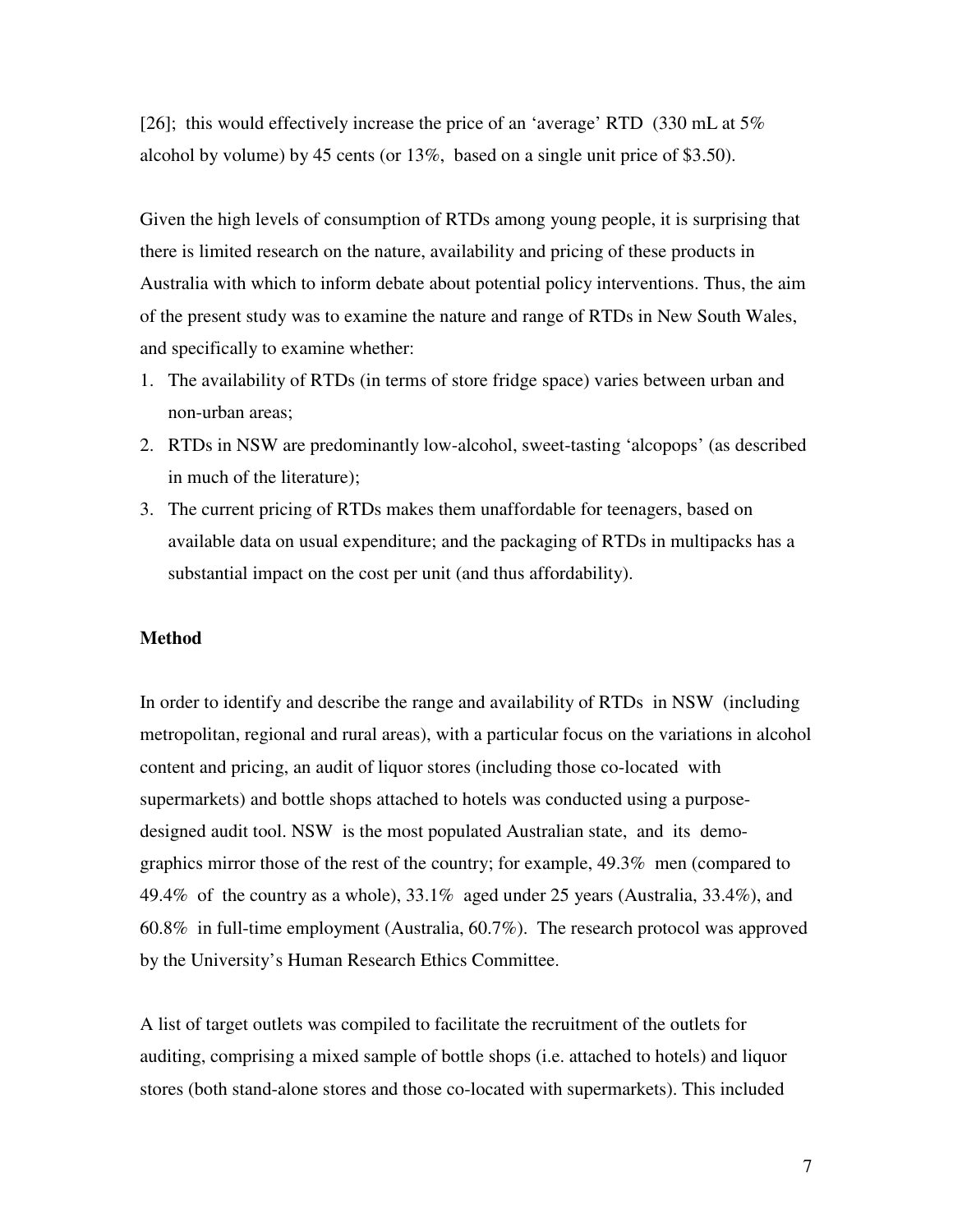outlets in four metropolitan locations; two regional locations; and three rural locations (see Table 3 for exact locations). A moderate rejection rate was anticipated, which was taken into account in the initial sample selection. A list of target alcohol outlets from each of the selected areas was developed using the online Yellow Pages directory (www.yellowpages.com.au), using the search category 'liquor stores—retail', and the project officer phoned each licensee/manager and described the purpose and nature of the study. Outlets were able to refuse participation at this initial stage, and were also assured that they could discontinue participation at any stage and that no information would be provided that would identify individual outlets in any of the reports.

An audit tool was developed and piloted at a metropolitan outlet, with minor revisions based on the pilot; and was also revised and expanded on the basis of a review of wholesaler distribution lists and initial auditing of the range of RTDs located in the initial audits. Utilising the audit tool, trained auditors recorded: the volume of RTDs (e.g. frequency, size, floor space, fridge space) and their positioning (i.e. location within the outlet at entrance, fridge door or counter), including the amount of fridge space allocated to RTDs; and the nature of the products (i.e. including price, packaging, volume, alcohol content, flavour, and whether soft-drink, fruit, or milk based).

Data were entered into the statistical software package, SPSS (Version 15.0 SPSS Inc., Chicago, IL, USA). Simple frequencies and descriptives formed the basis of analysis. Results were analysed to demonstrate the nature and range of RTDs available, as well as their location and distribution in different types of outlets and between geographic areas. For each of these products, the number of SD per unit, the average price per unit, the average price (and number of drinks) per multipack, the lowest observed price per multipack and the number of SD per multipack were calculated, along with the average cost per SD (based on the average multipack price for each product).

#### **Results**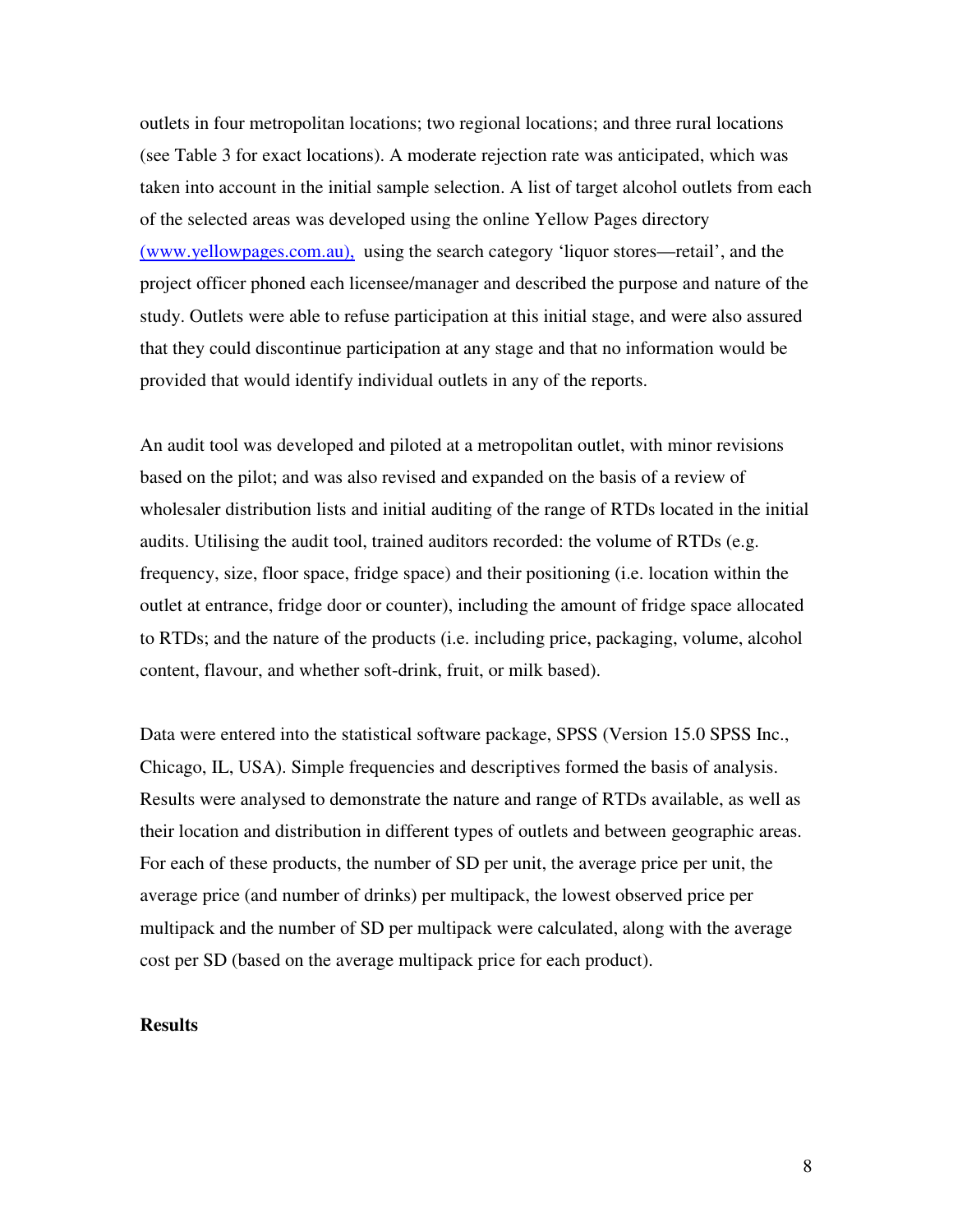A total of 112 outlets were identified and contacted across the nine regions; and 52 of the 112 agreed to participate, a participation rate of 46%. The response rate varied across locations, from a 20% acceptance rate (Sydney) to an 80% acceptance rate (Dubbo and Coffs Harbour), with the regional and rural outlets considerably more likely to agree to participate. Only one bottle shop withdrew consent on the day of the audit, and this was immediately replaced with a 'back up' store in the same location. For each of the locations, audits were conducted across a range of outlet types (stand-alone liquor stores, supermarket liquor stores and hotel bottle shops), with each location including at least two of these types (Table 3).

| Area                    | <b>Stand-alone</b> | <b>Supermarket</b> | <b>Hotel bottle</b> | <b>Audits</b> |
|-------------------------|--------------------|--------------------|---------------------|---------------|
|                         | liquor stores      | <b>stores</b>      | shops               | completed     |
| Sydney CBD              | 3                  | 3                  | $\overline{0}$      | 6             |
| (metropolitan)          |                    |                    |                     |               |
| North Sydney            | 3                  | $\overline{2}$     | $\mathbf{1}$        | 6             |
| (metropolitan)          |                    |                    |                     |               |
| Cronulla/Sutherland     | $\mathbf{1}$       | 3                  | $\mathbf{1}$        | 5             |
| (metropolitan)          |                    |                    |                     |               |
| <b>Eastern Suburbs</b>  | $\mathbf{1}$       | $\overline{2}$     | 3                   | 6             |
| (metropolitan)          |                    |                    |                     |               |
| Wollongong (regional)   | $\overline{2}$     | 3                  | $\mathbf{1}$        | 6             |
| Shellharbour (regional) | $\overline{2}$     | $\mathbf{1}$       | $\overline{2}$      | 5             |
| Shoalhaven (rural)      | 3                  | $\overline{2}$     | 1                   | 6             |
| Dubbo (rural)           | 3                  | $\mathbf{1}$       | $\overline{2}$      | 6             |
| Coffs Harbour (rural)   | $\overline{0}$     | 3                  | 3                   | 6             |
| <b>Total</b>            | 18                 | 20                 | 14                  | 52            |

**Table 3: Outlet types for RTD product audits by location**

*Availability of RTDs*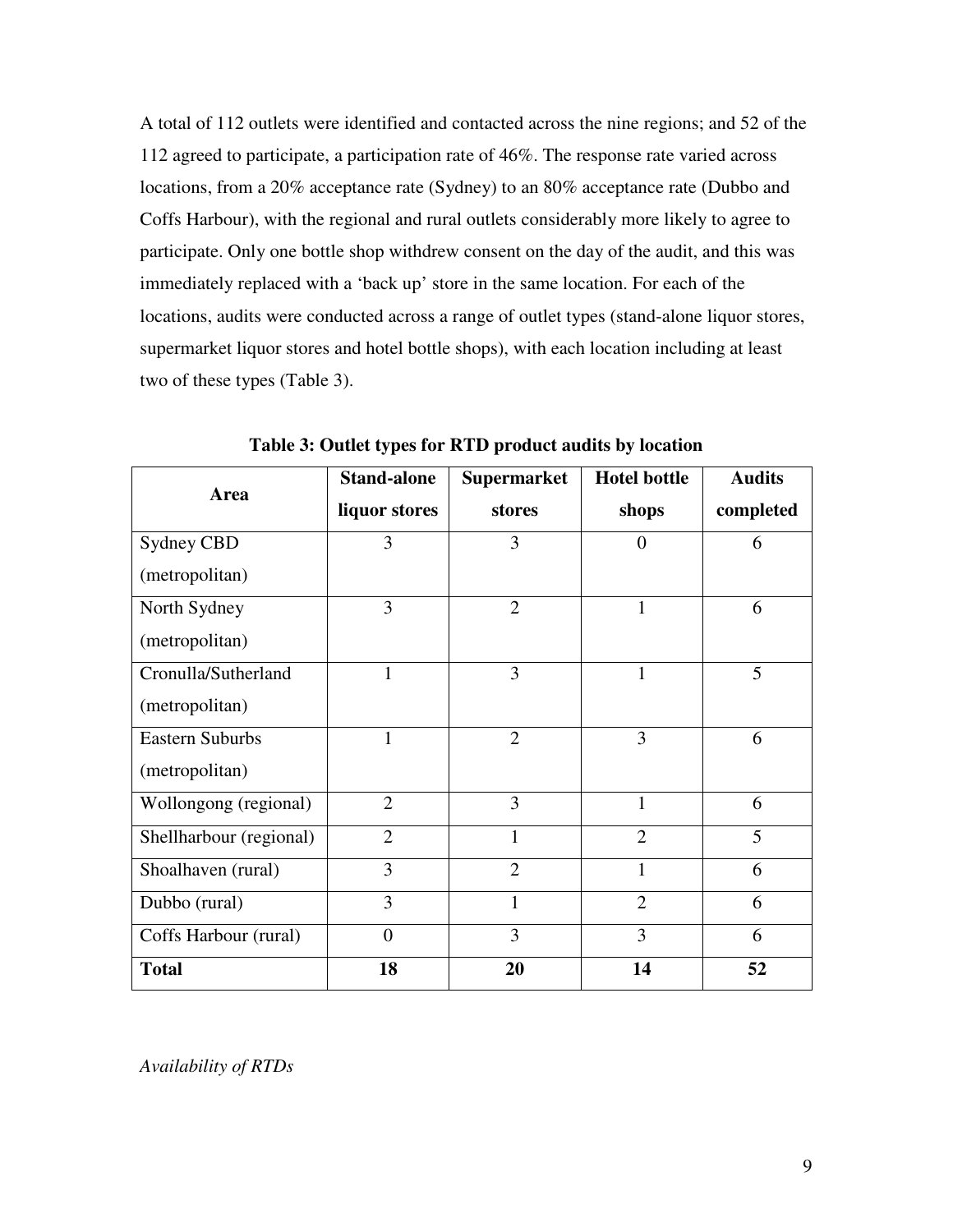Interestingly, RTD products occupied 4.9 out of 14.5 fridges, on average—approximately a third of the fridge space in each bottle shop. Clear trends were evident in differences between areas. The three areas where RTD fridges made up the highest proportion of fridge space were Dubbo (47.1%), Shoalhaven (41.2%) and Shellharbour (40.4%); that is, two of the three areas that had the highest percentage of RTD fridges in store were rural areas (Table 4). In total, RTD fridges constituted 25.5% of fridges in metropolitan audits, 36.5% in regional audits and 42% in rural audits. Bottle shops attached to pub/hotels were more likely to have a higher percentage  $(42.1\%)$  of RTD space in their fridges compared to both bottle shops attached to supermarkets (32.9%) and stand-alone bottle shops (29.7%).

| <b>Area</b>            | Average number of<br>fridges in store | % of Fridge<br>space utilised for<br><b>RTDs</b> |
|------------------------|---------------------------------------|--------------------------------------------------|
| Sydney CBD             | 13.9                                  | 20.1%                                            |
| Nth Sydney             | 15.3                                  | 19.6%                                            |
| Cronulla               | 14.4                                  | 31.9%                                            |
| <b>Eastern Suburbs</b> | 8.1                                   | 35.1%                                            |
| Wollongong             | 19.0                                  | 32.6%                                            |
| Shellharbour           | 18.8                                  | 40.4%                                            |
| Shoalhaven             | 5.7                                   | 41.2%                                            |
| Dubbo                  | 18.8                                  | 47.1%                                            |
| Coffs Harbour          | 18.1                                  | 37.3%                                            |

**Table 4: Percentage of RTD fridges in store by area** 

In addition to fridge space, in 71% of cases, bottle shops had positioned RTDs on either shelves throughout the store, or in piles of cases in prominent positions on the floor. It was noted by the researchers that these cases of RTDs were often used to promote a price reduction/promotion that was currently in store, or as a general advertisement for the product with freestanding signs on top of the piles.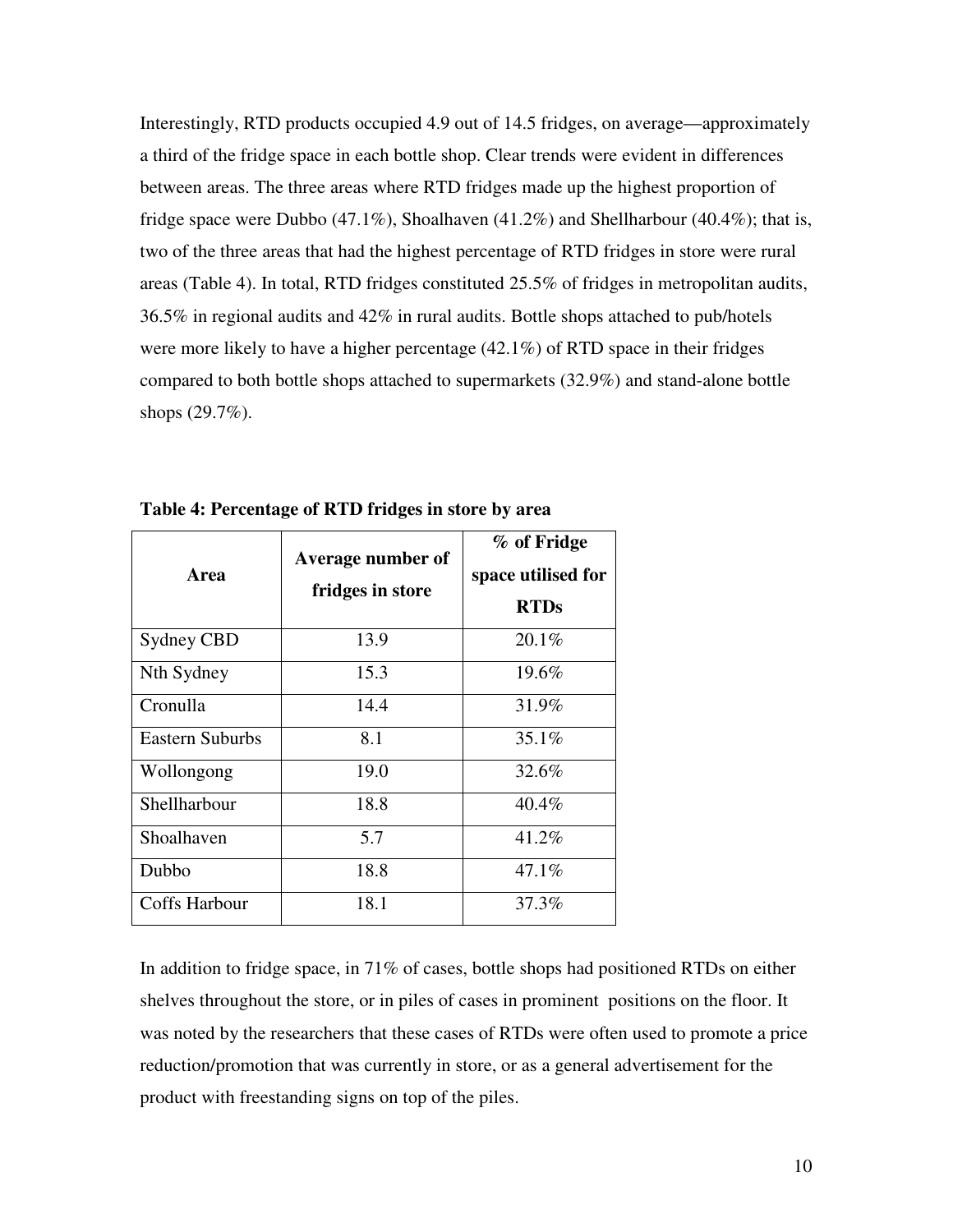### *Range of RTDs*

Across the 52 bottle shops audited, 150 individual RTD alcohol products were identified (based on the number of unique combinations of alcohol percentage and volume, with different 'flavours' not treated as separate products if strength and size were consistent). Bourbon- and whiskey-based RTD products dominated the market (44.7% of products), followed by vodka-based (23.2%), rum-based (10%), RTD shots (7.3%), and tequilabased (2.7%) products.There were 18 'other' product types.

Bundaberg Rum (cola/lime/dark & stormy/dry) was the most frequently identified RTD, available in 98% of stores. This was closely followed by Bacardi Breezers (which have multiple flavours) available in 96% of stores, Kristov Cruisers available in 94% and Jim Beam White Label cans available in 92%.

As sales figures were not publicly available, and the time limitations of the audits did not permit counting of the proportion of store space taken up by each individual beverage, it was not possible to weight the data for analysis. Thus, in the following sections we present the highest, lowest and average prices across the full range of products; and provide detailed analysis of the 20 RTD products that were the most widely available across bottle shops in all nine locations (Table 5).

**Table 5: Alcohol percentage and cost per standard drink (per unit and per multipack) for 20 most prevalent RTDs, ordered by number of stores selling product** 

|                                          |                       |                                |                                         |                                     | Multi-packs                    |                                    |                        |                                     |
|------------------------------------------|-----------------------|--------------------------------|-----------------------------------------|-------------------------------------|--------------------------------|------------------------------------|------------------------|-------------------------------------|
| <b>Product</b>                           | <b>Base</b><br>spirit | <b>Serving</b><br>size<br>(ml) | <b>Alcohol</b><br>$\%$ (SD<br>per unit) | Average<br>price<br>per unit<br>\$) | Average<br>price \$<br>(units) | Cost per<br><b>SD</b><br>(average) | Lowest<br>price<br>\$) | Cost per<br><b>SD</b><br>(cheapest) |
| <b>Bundaberg</b><br>(Dry/Cola/Lime/Dark) | Rum                   | 375                            | 5.0(1.5)                                | 5.01                                | 22.78(6)                       | 2.53                               | 10.99                  | 1.22                                |
| Bacardi Breezer                          | White<br>Rum          | 275                            | 4.8(1.0)                                | 4.59                                | 13.87(4)                       | 3.47                               | 11.99                  | 2.99                                |

**during audit**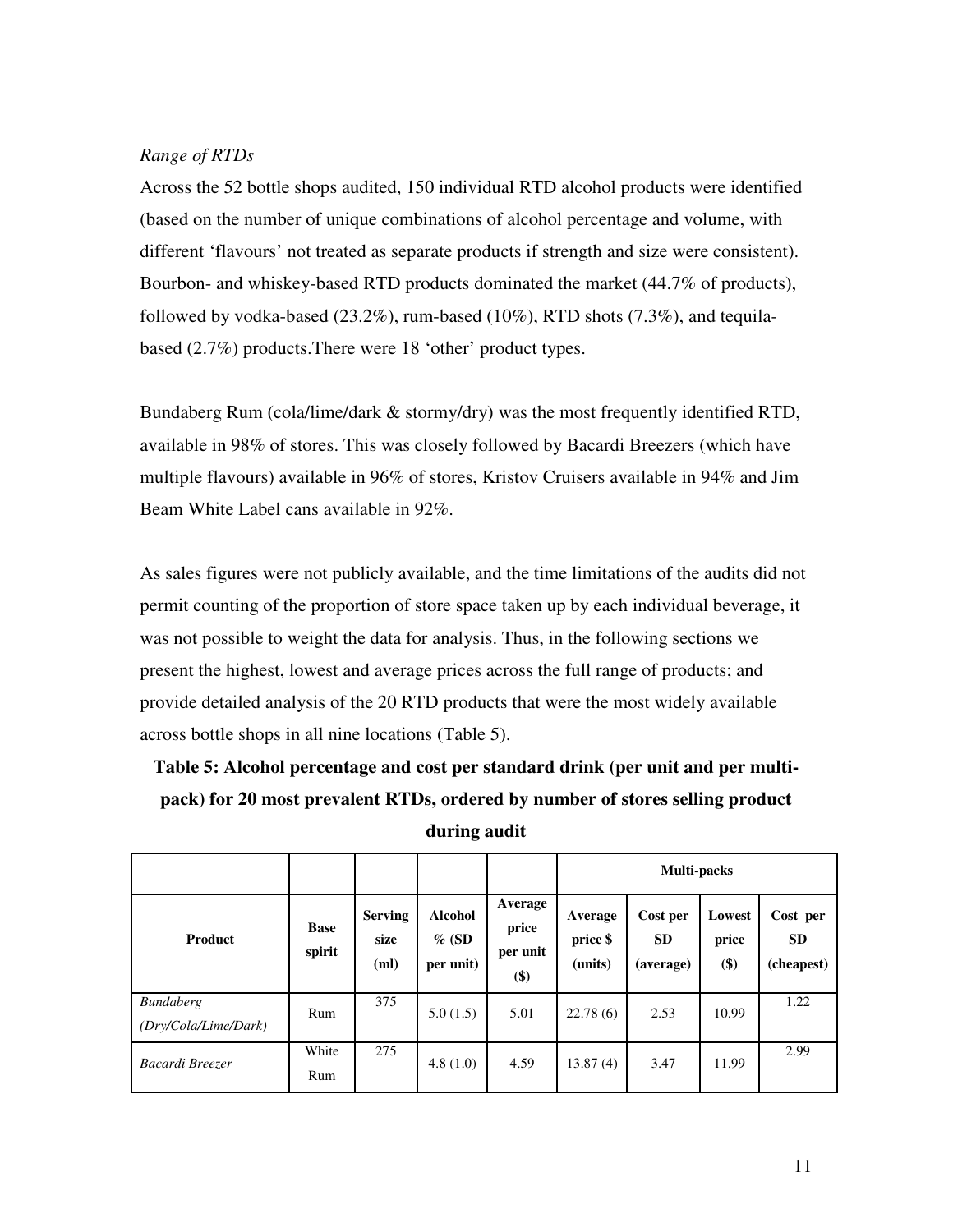| Kristov Cruiser                    | Vodka            | 275 | 5.0(1.1) | 4.18 | 13.41 $(4)$ | 3.05 | 10.99 | 2.50 |
|------------------------------------|------------------|-----|----------|------|-------------|------|-------|------|
| Jim Beam White                     | Bourbon          | 375 | 5.0(1.5) | 5.10 | 24.82(6)    | 2.76 | 21.99 | 2.44 |
| Wild Turkey                        | Bourbon          | 340 | 8.0(2.1) | 6.63 | 22.67(4)    | 2.70 | 17.95 | 2.14 |
| <b>UDL</b> Vodka                   | Vodka            | 375 | 4.8(1.4) | 4.33 | 19.03(6)    | 2.27 | 14.99 | 1.78 |
| Woodstock Bourbon &<br>Cola        | Bourbon          | 440 | 5.0(1.7) | 4.53 | 20.35(6)    | 2.00 | 14.99 | 1.47 |
| Bacardi & Cola                     | White<br>Rum     | 375 | 5.0(1.5) | 4.79 | 21.95(6)    | 2.44 | 16.00 | 1.78 |
| <b>Bundaberg OP Rum</b>            | Rum              | 375 | 7.0(2.1) | 6.16 | 30.44(6)    | 2.42 | 19.99 | 1.59 |
| Johnnie Walker                     | Bourbon          | 375 | 5.0(1.5) | 5.00 | 23.07(6)    | 2.56 | 16.00 | 1.78 |
| Smirnoff Double Black              | Vodka            | 340 | 7.0(1.9) | 5.76 | 18.99(4)    | 2.50 | 16.99 | 2.24 |
| Jack Daniels                       | Bourbon          | 340 | 6.0(1.6) | 6.17 | 20.79(4)    | 3.25 | 15.99 | 2.50 |
| Midori<br>Splice/Paradiso/Illusion | fruit<br>liqueur | 275 | 4.8(1.0) | 4.77 | 14.46(4)    | 3.62 | 9.99  | 2.50 |
| <b>Jim Beam Black</b>              | Bourbon          | 375 | 7.0(2.1) | 6.40 | 23.05(4)    | 2.74 | 18.99 | 2.26 |
| Ruski                              | Vodka            | 300 | 4.8(1.1) | 4.95 | 16.26(4)    | 3.70 | 11.99 | 2.73 |
| Smirnoff Red                       | Vodka            | 340 | 5.0(1.3) | 4.93 | 16.11(4)    | 3.10 | 14.00 | 2.69 |
| Southern Comfort                   | Bourbon          | 375 | 5.0(1.5) | 5.03 | 17.06(4)    | 2.84 | 13.99 | 2.33 |
| Pulse energy drink                 | Vodka            | 300 | 7.0(1.7) | 5.15 | 17.52(4)    | 2.58 | 13.00 | 1.91 |
| Jose Cuervo                        | Tequila          | 330 | 7.5(2.0) | 5.90 | 20.42(4)    | 2.55 | 16.49 | 2.06 |
| Cougar Bourbon & Cola              | Bourbon          | 440 | 5.0(1.7) | 5.13 | 19.86(6)    | 1.95 | 13.99 | 1.37 |

## *Price (and packaging) of RTDs*

Across the 150 products, the average price per unit when sold as a single unit was \$3.48 per SD (lowest Strongbow Viper \$1.74 per SD, highest Midori \$5.38 per SD).While the cost per unit may appear to be fairly high, with the 20 most common products ranging from \$4.18 (Kristov Cruiser) to \$6.63 (Wild Turkey), these prices must be considered in the context of alcohol strength, of which the simplest indicator is SD per unit. Alcohol percentage ranged from 4.8% (Bacardi Breezer, Ruski, Midori) to 8% (Wild Turkey), and the number of SD ranged from 1.0 (4.8%, 275 mL: Bacardi Breezers and Midori range) to 2.1 (7%, 375 mL: Bundaberg Rum OP; 7%, 375 mL: Jim Beam Black), although products were recorded which are not included in this table with as many as 2.7 SD per unit (9%, 375 mL: Bulleit Bourbon and Cola).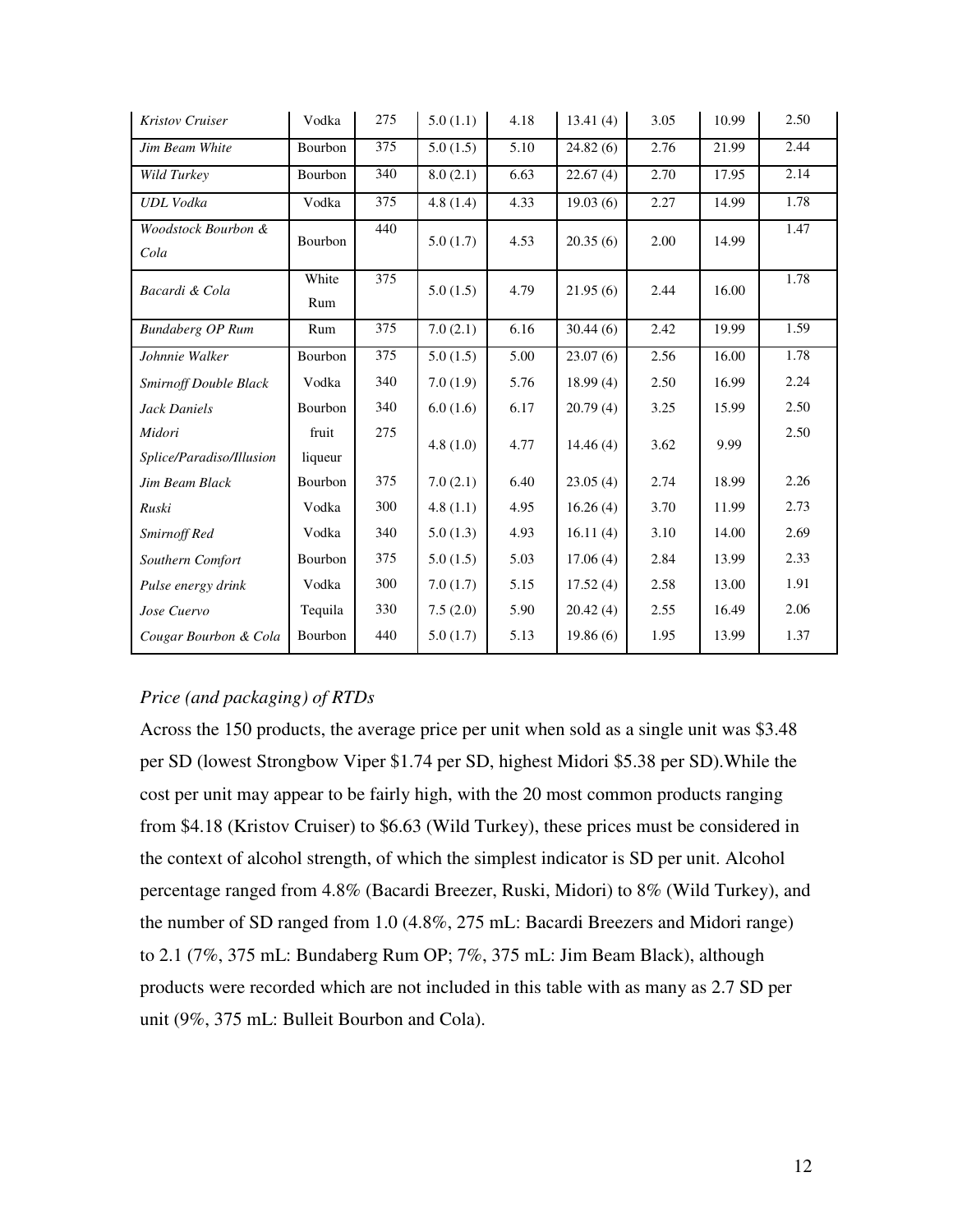Furthermore, when purchased in multipacks, the price declined considerably. For example, UDLs had an average per unit price of \$4.33 when purchased individually, but this reduced to an average of \$3.17 per unit when purchased as a pack of 6 (8.4 SD in total). When sold in a multipack, the average price across the 150 products was \$2.72 per SD; ranging from \$1.46

per SD (Elevate alcohol energy drink) to \$4.36 per SD (Midori and lemonade). For the 20 most common products, multipack price per unit ranged from \$1.95 (Cougar Bourbon and Cola) to \$3.70 (Ruski). Even lower prices were regularly observed for advertised specials,

and the lowest 'special' price observed was \$1.11 per SD (Cougar Bourbon and Cola).

#### **Discusssion**

The range and volume of RTDs available for consumption in Australia has increased dramatically since their introduction in 2003, with an estimated growth of 9% per annum [17]. Our audit of 52 bottle shops in New SouthWales, across nine locations, identified 150 individual RTD products. Our audit results suggest that the range of RTD product types has increased since their initial introduction in 2003, when they were supposedly predominantly brightly coloured, sweet-tasting drinks targeted at female drinkers. We note that RTDs are

often still described in the literature as 'highlysweetened' drinks that are fruit-flavoured or fruit or milk-based [8,27–29]. However, we found that bourbon and whisky-based RTD products dominated the market, constituting 45% of the products identified. This finding is important as it suggests that there are two 'types' of RTDs and two target markets: sweet,

colourful RTDs targeted at female drinkers, and stronger non-fruit RTDs targeted at male drinkers. This is supported by qualitative research with 95 adolescents, which found very different reasons for RTD choice among male and female adolescents (Jones *et al.*  unpublished data).While 'taste' is often cited as a factor in RTD drink choice, recent research using blind taste tests suggests that it may be familiarity with the component tastes (e.g. cola) rather than sweetness per se that underlies taste preferences [28].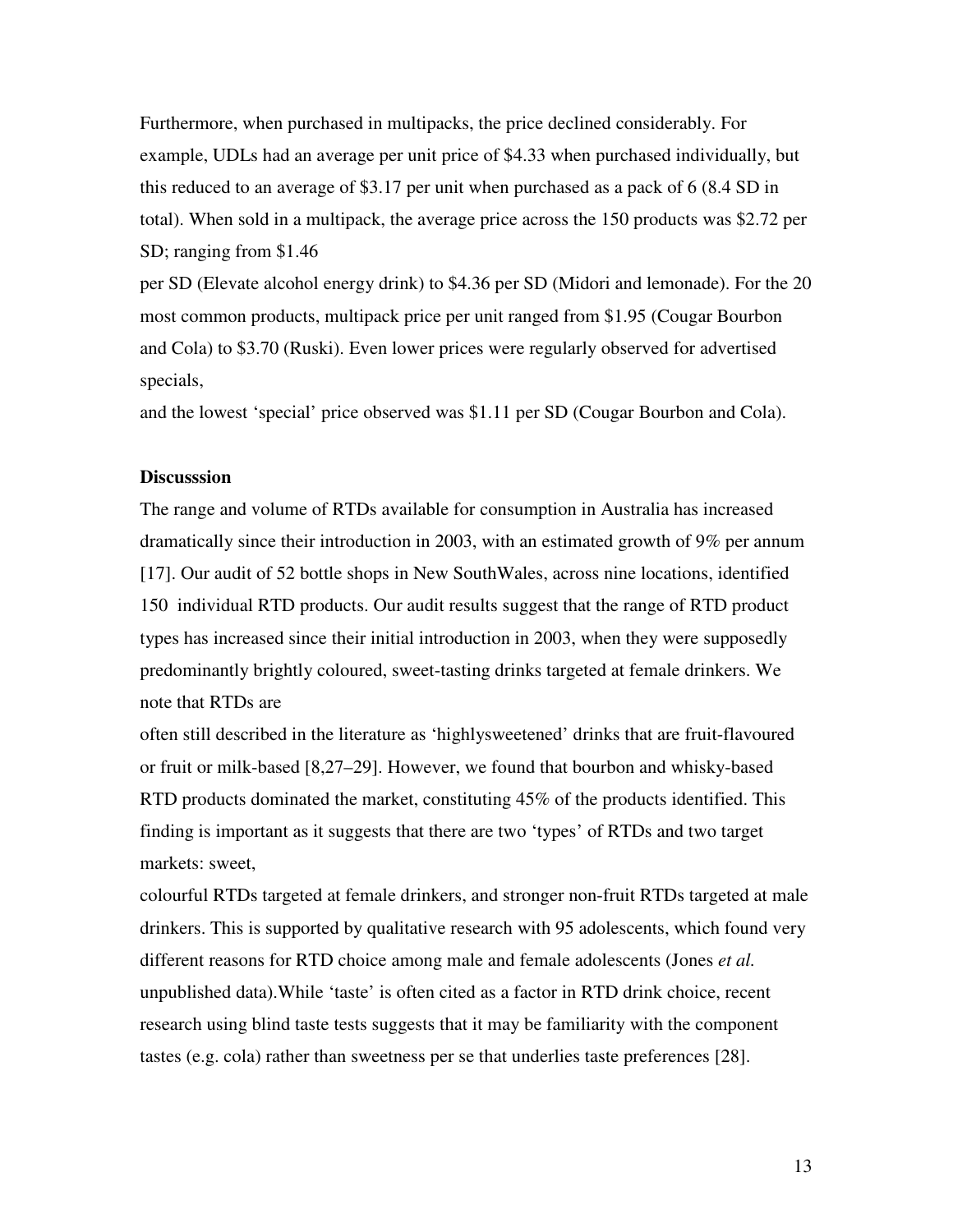The promotional materials associated with the 2001 NHMRC guidelines (which were current at the time of the study) estimate that 330 mL of 'alcoholic soda' equates to one SD. However, researchers have noted an increase in the number of premium-strength RTDs

offered for sale in Australia [30]. Consistent with this, of the 20 most widely available RTDs only two were one SD, and both of these were 275 mL bottles; nine were between 1.1 and 1.5 SD (300–375 mL); and nine were over 1.6 SD, with three of these 2.1 SD. Across these 20 products, the average was 350 mL and 1.56 SD; that is, while the volume of an average RTD was only 6% higher than the NHMRC guidelines the SD content was 56% higher.

It is important to note that the majority of studies which found that RTDs were not associated with greater levels of drunkenness or harm—including most of those incorporated in the review by Metzner and Kraus [8]—were conducted prior to the introduction of the high-strength RTDs. Further, there is a lack of research on RTDrelated harms in the Australian

context; this is needed given the different cultural and social influences on drinking, as well as differences between countries in the marketing and sales of RTDs and other alcohol products.

Across the 52 bottle shops audited, RTDs occupied, on average, a third of the fridge space; which is comparable to the findings of a small-scale study conducted on the central coast of New South Wales which reported that over 40% of glass door refrigerators in bottleshops were used to display and store RTDs [16].

It was concerning to note that these products occupied a substantially greater proportion of fridge space in the rural areas, given that 12- to 17-year-olds in rural areas are more likely than those in urban areas to have ever had a drink (87.5% vs. 80.7%), consumed alcohol in the last 12 months  $(68.1\% \text{ vs. } 61.5\%)$  and consumed alcohol in the last 4 weeks (40.9% vs. 38.8%) [31].We note that comparisons of store types and regions are possibly confounded by the fact that hotel bottle shops constitute a slightly higher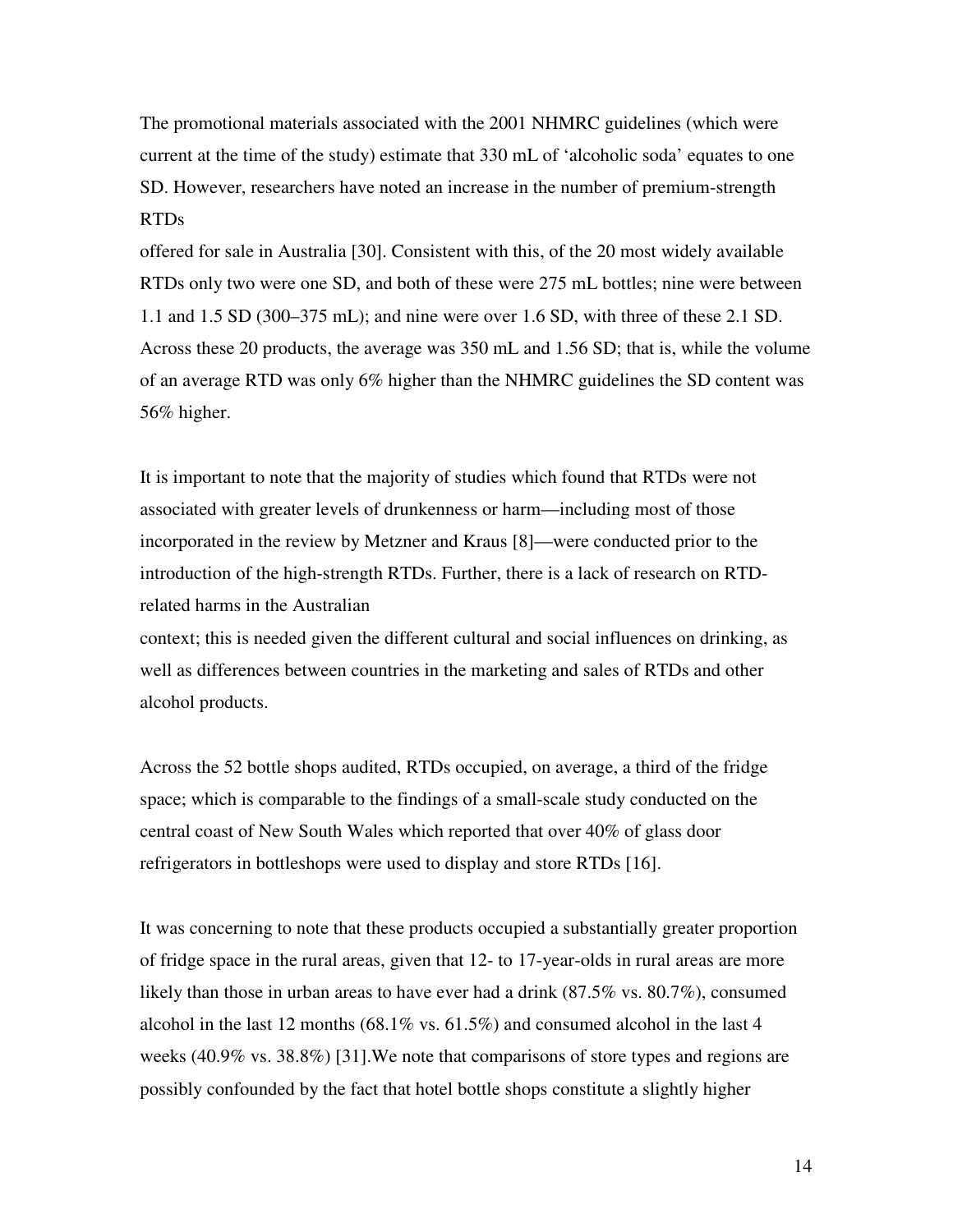proportion of the regional (27%) and rural (33%) than the metropolitan outlets (22%). However, these differences in the sample reflect differences in the actual store types in those regions (note that we audited 80% of the outlets in Dubbo and Coffs Harbour, 71% in Shellharbour and 67% in the Shoalhaven).

Across the 150 products identified in the 52 audits, price per unit ranged from \$4.18 to \$6.63, but when purchased in multipacks this decreased to a cost of between \$1.95 and \$3.70 per SD. Of the 20 products discussed, 14 can be bought in multipacks of 4 or 6 for less than \$22.00 (average price across the 52 audits; and all 20 less than \$22.00 at sale prices).

A limitation of the present study is that we focused only on RTDs; thus, we can comment only on apparent affordability of RTDs not their affordability compared to other alcohol products. However, while previous studies have shown that price is one of the key factors influencing adolescents' drink choices [32], only 30% of a sample of 824 adolescents thought that price was a factor in the popularity of RTDs [33]. The Victorian data on average spend of \$22.00 on alcohol on last drinking occasion [25] is 8 years old; even a simple adjustment for inflation (without any consideration of other changes to youth income and expenditure levels) results in a 2008 equivalent of \$25.93 per drinking occasion (based on Reserve Bank of Australia official inflation rates). That is, following the 'dramatic increase' in the price of RTDs, the average 13- to 17-year-old (spending an average amount of \$25.93) will be purchasing somewhere between 7 and 13 SD (or as many as 18 SD if they shop around for specials). It is also important to note that the pricing of multipacks results in it being only marginally more expensive to purchase a 4-pack of RTDs than three individual units; and

significantly cheaper to purchase a 6-pack than five individual units (when on special these 6-packs are cheaper than four, and sometimes even three, individual units).

#### **Conclusion**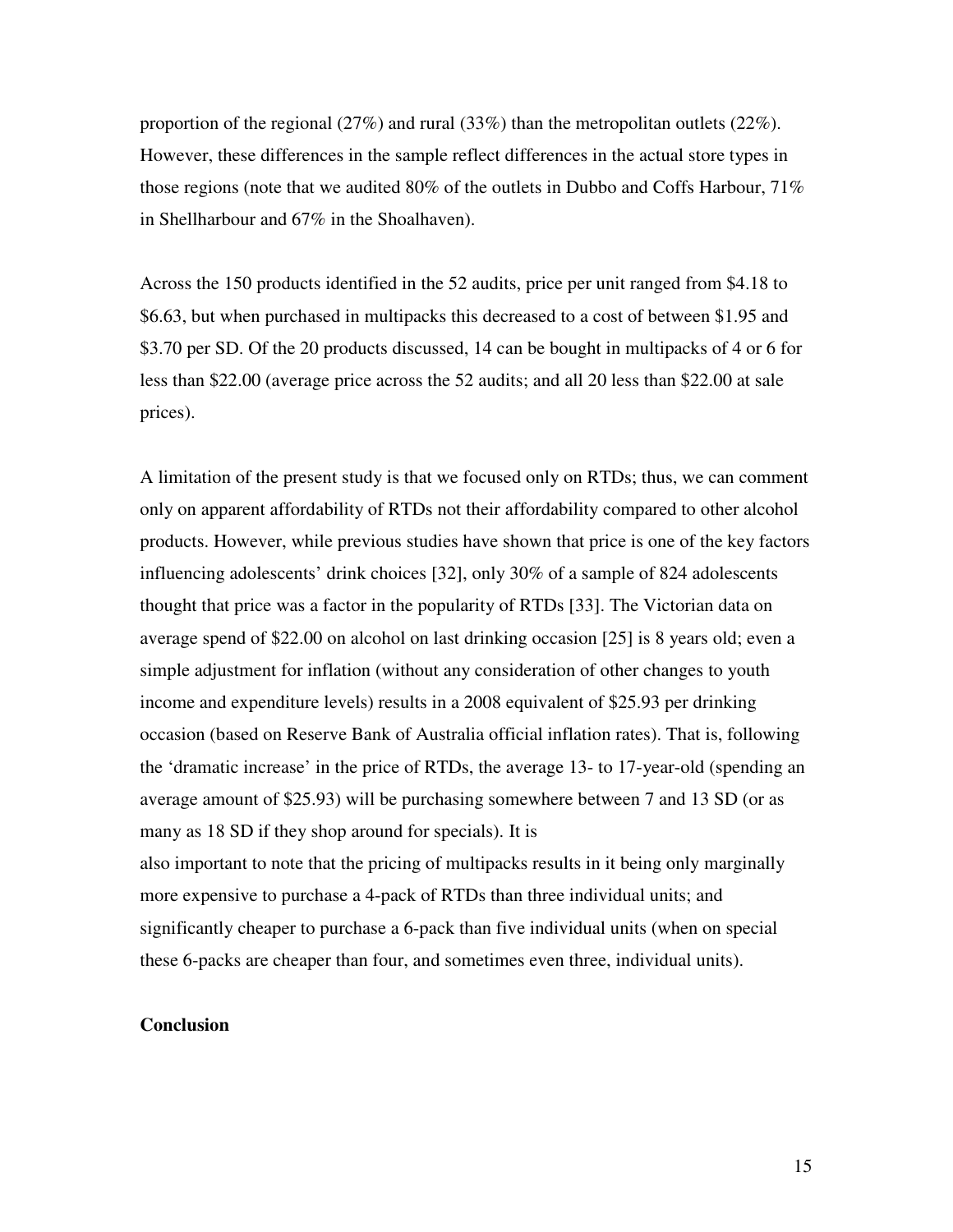The RTD market in this study was predominantly made up of bourbon- and vodka-based RTDs. The rapid increase of RTDs on the alcohol market and the demonstrated ability of young people to actively search for the highest number of SD per dollar [34] is potentially

a dangerous combination given the price and number of SD currently available to consumers in multipack purchases. Of the 20 products discussed above, 14 can be bought in multipacks of 4 or 6 for less than \$20, and it is important to note that the products which are traditionally seen as favourites of underage drinkers (i.e. 'lollipop drinks', such as Cruisers, Breezers and

UDLs) can all be purchased in multipacks of 4 for less than \$15 or 6 for less than \$20. If an adolescent was to purchase and consume any of the pre-packaged RTDs mentioned in this research, given the estimated average expenditure, they would far exceed (at least double, and

up to six times) the maximum number of SD recommended for adult men and women to reduce the risk of alcohol-related injury from a single drinking occasion. It appears that price increases on spirit-based RTDs, while an important component of alcohol policy, need to be considered in the context of marketing strategies, such as product modifications, packaging and promotion. For example, the increase in price per unit as a result of the taxation increase is more than offset by the price reduction applied to multipack purchases. There is a need to address the nature, availability and promotion of these products; and particularly to address the marketing of high-strength RTDs in multipacks at prices that facilitate, and arguably encourage, excessive consumption.

### **Acknowledgements**

This research was funded by the New South Wales Department of Health.

#### **References:**

- 1. Gates P. Copeland J, Stevenson RJ, Dillon P. The influence of product packaging on young people's palatability rating for RTDs and other alcoholic beverages. Alcohol & Alcoholism 2007; 42(2):138-42.
- 2. Jernigan D. The need for restraint. Addiction 2007; 102(11):1747-1748.

16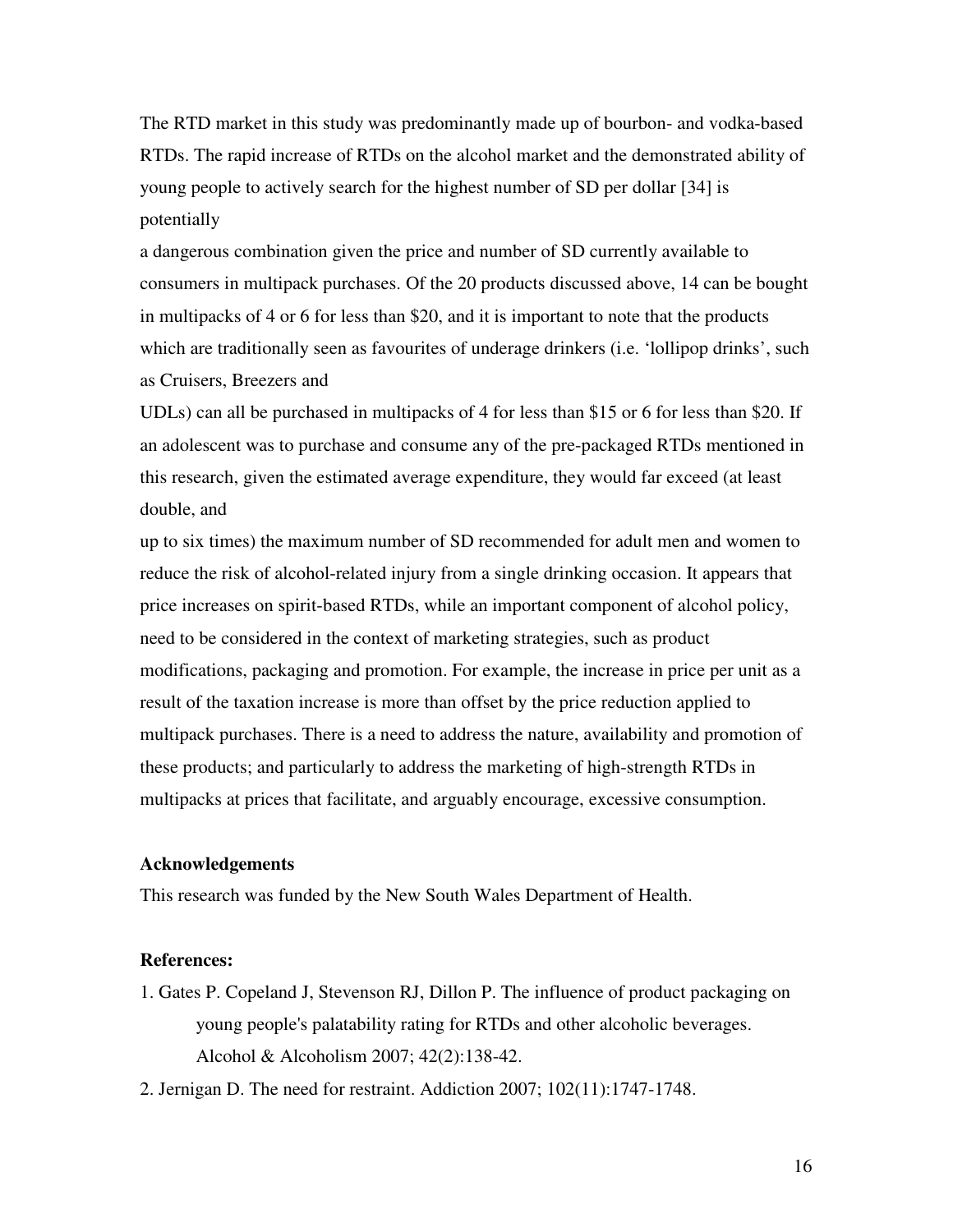- 3. MacKintosh AM, Hastings G, Hughes K, Wheeler C, Watson J, Inglis J. Adolescent drinking - the role of designer drinks. Health Educ 1997; 97(6):213-224.
- 4. Romanus G. Alcopops in Sweden--a supply side initiative. Addiction 2000; 95:S609.
- 5. Roberts C, Blakey V, Tudor-Smith C. The impact of 'Alcopops' on regular drinking by young people in Wales. Drugs: Educ Prev Policy 1999; 6(1):7.
- 6. Wicki M, Gmel G, Kuntsche E, Rehm J, Grichting E. Is alcopop consumption in Switzerland associated with riskier drinking patterns and more alcohol-related problems? Addiction 2006; 101(4):522-34.
- 7. Barnard M, Forsyth AJM. Alcopops and under-age drinking: changing trends in drink preference. Health Educ 1998; 98(6):208.
- 8. Metzner C, Kraus L. The impact of alcopops on adolescent drinking: A literature review. Alcohol and Alcoholism 2008; 43(2):230-239.
- 9. Australian Drug Foundation. Submission to the 'Review of alcoholic beverages that may target young people' by the NSW Department of Gaming and Racing in Drug Issues: Our Views: Australian Drug Foundation, 2004.
- 10. Simmon M, Mosher J. Alcohol, energy drinks, and youth: A dangerous mix. Marin Institute, 2007.
- 11. Tadros E. Alcopops and soft drinks: Difference? Sydney Morning Herald. 26 February 2008:5.
- 12. Mosher JF, Johnsson D. Flavored alcoholic beverages: An international marketing campaign that targets youth. J Public Health Policy 2005; 26(3):326.
- 13. Australian Bureau of Statistics. Apparent consumption of alcohol, Australia, 2003-04 (Reissue). Canberra: Australian Bureau of Statistics, 2005.
- 14. Australian Bureau of Statistics. Apparent consumption of alcohol, Australia, 2005-06 (Reissue). Canberra: Australian Bureau of Statistics, 2007.
- 15. Australian Bureau of Statistics. Apparent consumption of alcohol, Australia, 2006-07 (Reissue). Canberra: Australian Bureau of Statistics, 2008.
- 16. Smith A, Edwards C, Harris W. Bottleshops and 'ready-to-drink' alcoholic beverages. Health Prom J Aust 2005; 16(1):32-36
- 17. ACNielson. Australian liquor research. North Ryde, Australia: ACNielson, 2006.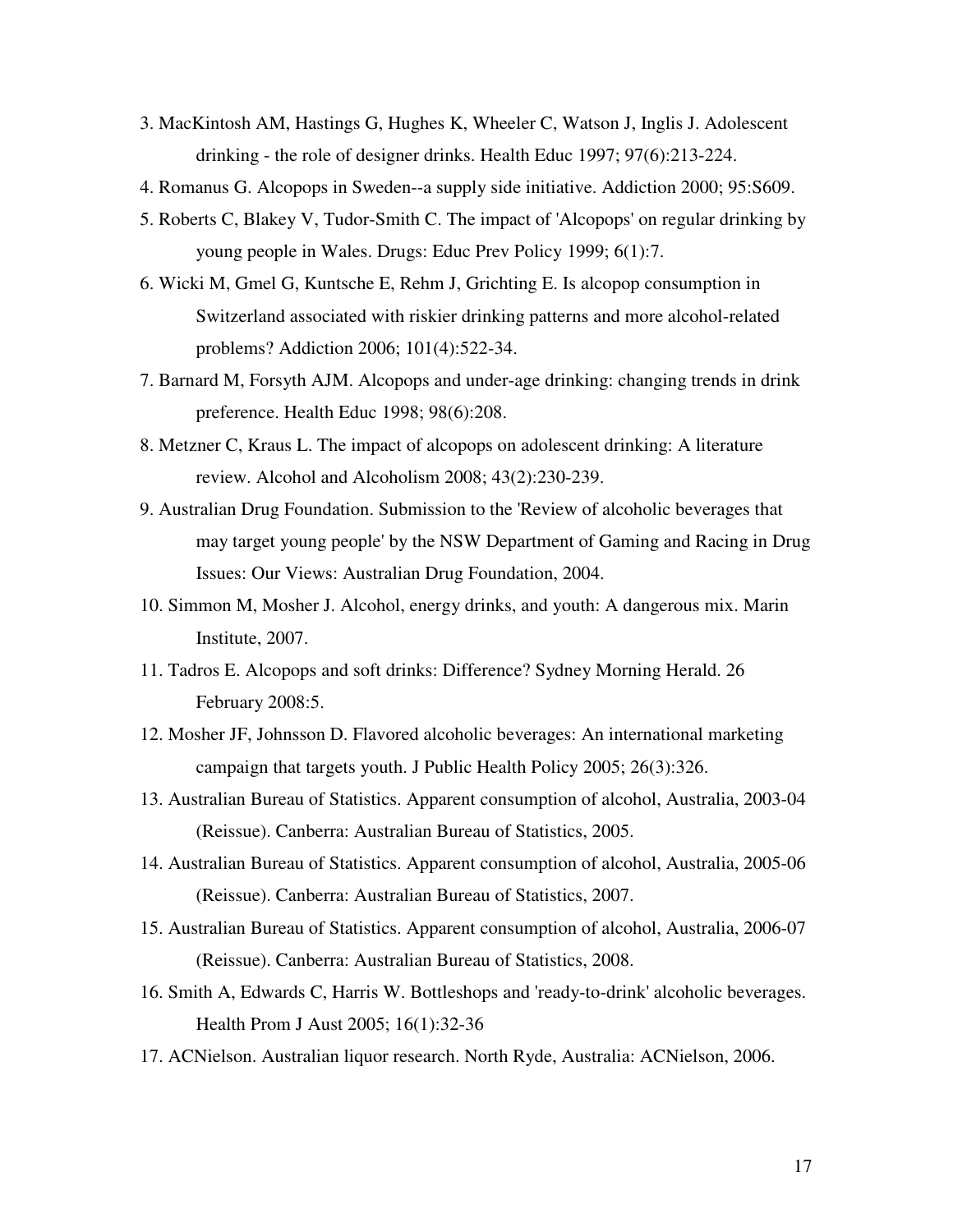- 18. Australian Institute of Health and Welfare. 2007 National Drug Strategy Household Survey: detailed findings. Drug statistics series no. 22. Cat. no. PHE 107. Canberra: AIHW, 2008.
- 19. NHMRC. Australian Guidelines to Reduce Health Risks from Drinking Alcohol, Canberra: National Health & Medical Research Council, 2009.
- 20. Jones SC, Lynch M. A pilot study investigating of the nature of point-of-sale alcohol promotions in bottle shops in a large Australian regional city. Aust N Z J Public Health 2007; 31(4):318-21.
- 21. Chaloupka FJ, Wechsler H. Binge drinking in college: the impact of price, availability, and alcohol control policies. Contemp Econ Policy 1996; 14(4):112- 24.
- 22. Grossman M, Chaloupka FJ, Saffer H, Laixuthai A. Effects of alcohol price policy on youth: A summary of economic research. J Res Adolescence 1994; 4(2):347-64.
- 23. Kenkel D. Drinking, driving and deterrence: the effectiveness and social costs of alternative policies, in Alcohol: No ordinary commodity: research and public policy, T Babor et al., Ed. New York: Oxford University Press, 1993.
- 24. Sutton M, Godfrey C. A grouped data regression approach to estimating economic and social influences on individual drinking behaviour. Health Econ 1995; 4:237- 47.
- 25. Hemphill SA, Munro G, Oh S. Adolescents' expenditure on alcohol: A pilot study," Aust J Social Issues 2007; 42(4):623-37.
- 26. Chikritzhs TN, Dietze PM, Allsop SJ, Daube MM, Hall WD, Kypri K. The "alcopops" tax: heading in the right direction. Med J Aust 2009; 190(6):294-295.
- 27. Gill JS, Donaghy M, Guise J, Warner P. Descriptors and accounts of alcohol consumption: methodological issues piloted with female undergraduate drinkers in Scotland. Health Educ Res 2007; 22(1):27-36.
- 28. Copeland J, Stevenson RJ, Gates P, Dillon P. Young Australians and alcohol: The acceptability of ready-to-drink (RTD) alcoholic beverages among 12-30-yearolds. Addiction 2007; 102(11):1740-46.
- 29. Hughes ML, Rees JS. Alcopop induced erosion: management in general dental practice. Dent Update 2008; 35(5):326-328.